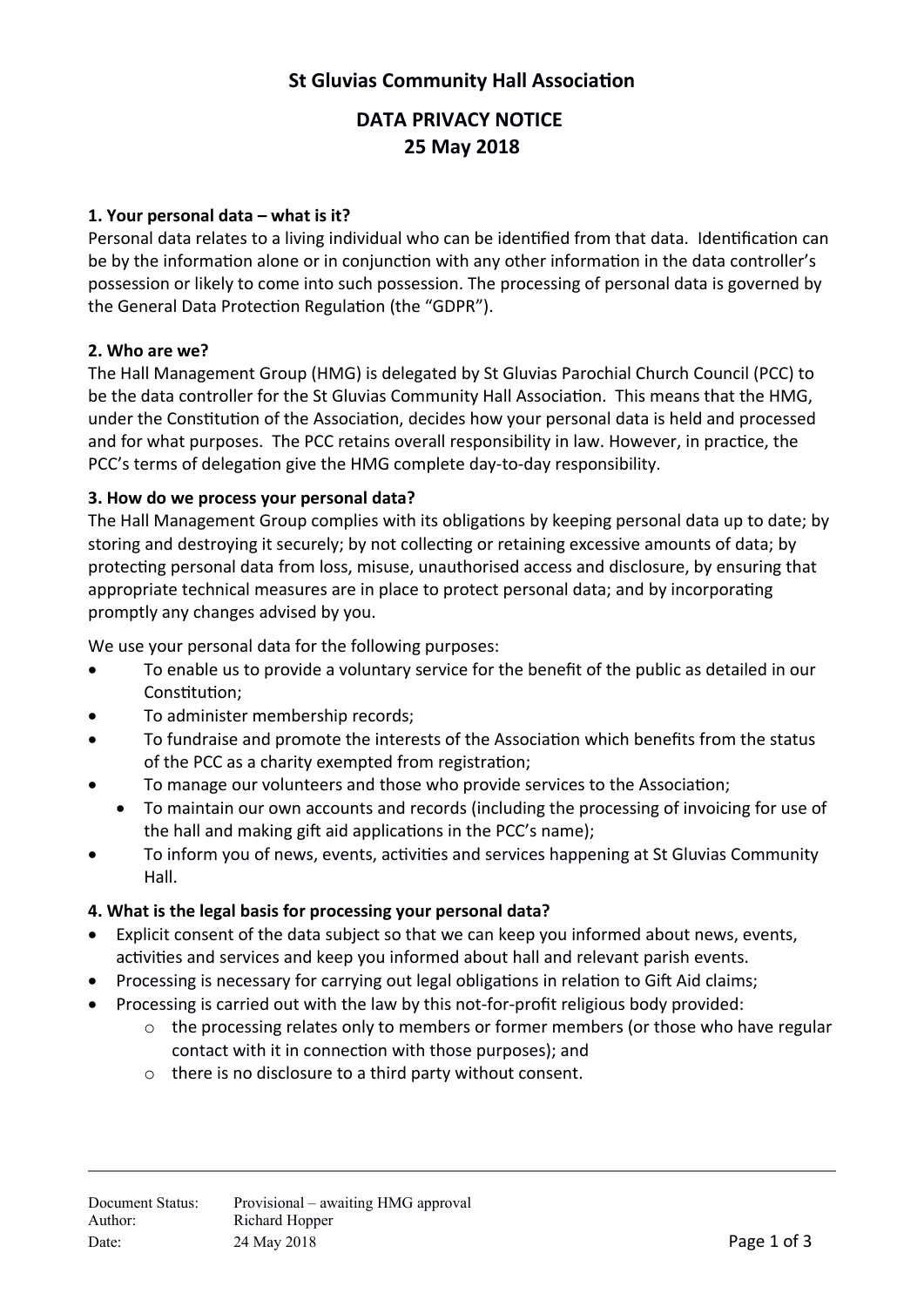## **5. Sharing your personal data**

Your personal data will be treated as strictly confidential. We will only share your data with third parties outside of the Association with your consent.

## **6. How long do we keep your personal data[1](#page-1-0) ?**

We keep data in accordance with the guidance set out in the guide "Keep or Bin: Care of Your Parish Records" which is available from the Church of England website [see footnote for link].

Specifically, we retain data: from a bookings application and from any bank statement while you contnue to use, or provide services to, the hall and thereafer for one year; membership information is retained while current and thereafter for one year; gift aid declarations and associated paperwork are retailed for up to 6 years after the calendar year to which they relate.

## **7. Your rights and your personal data**

Unless subject to an exemption under the GDPR, you have the following rights with respect to your personal data: -

- The right to request a copy of your personal data which the Hall Management Group holds about you;
- The right to request that the Hall Management Group corrects any personal data if it is found to be inaccurate or out of date;
- The right to request your personal data is erased where it is no longer necessary for the Hall Management Group to retain such data - see section 6 above;
- The right to withdraw your consent to the processing at any time
- The right, where there is a dispute in relation to the accuracy or processing of your personal data, to request a restriction is placed on further processing;
- The right to lodge a complaint with the Information Commissioners Office<sup>[2](#page-1-1)</sup>.

#### **8. Further processing**

If we wish to use your personal data for a new purpose, not covered by this Data Protecton Notice, then we will provide you with a new notice explaining this new use prior to commencing the processing and setting out the relevant purposes and processing conditions. Where and whenever necessary, we will seek your prior consent to the new processing.

#### **9. Contact Details**

To exercise all relevant rights, queries or complaints please in the first instance contact the Hall Secretary or the Hall Treasurer whose current details are available at: [www.stgluviashallpenryn.org.uk/contacts](http://www.stgluviashallpenryn.org.uk/contacts)

## **10. Your obligatons**

If your personal data changes it is your responsibility to inform us of that change. We will not accept liability for any consequence any shortfall in this obligation.

<span id="page-1-0"></span>1 Details about retenton periods can currently be found in the ecord Management Guides located on the Church of England website at: - [https://www.churchofengland.org/more/libraries](https://www.churchofengland.org/more/libraries-and-archives/records-management-guides)[and-archives/records-management-guides](https://www.churchofengland.org/more/libraries-and-archives/records-management-guides)

<span id="page-1-1"></span> $2$  You can contact the Information Commissioners Office on 0303 123 1113 or via email <https://ico.org.uk/global/contact-us/email/>or at the Information Commissioner's Office, Wycliffe House, Water Lane, Wilmslow, Cheshire. SK9 5AF.